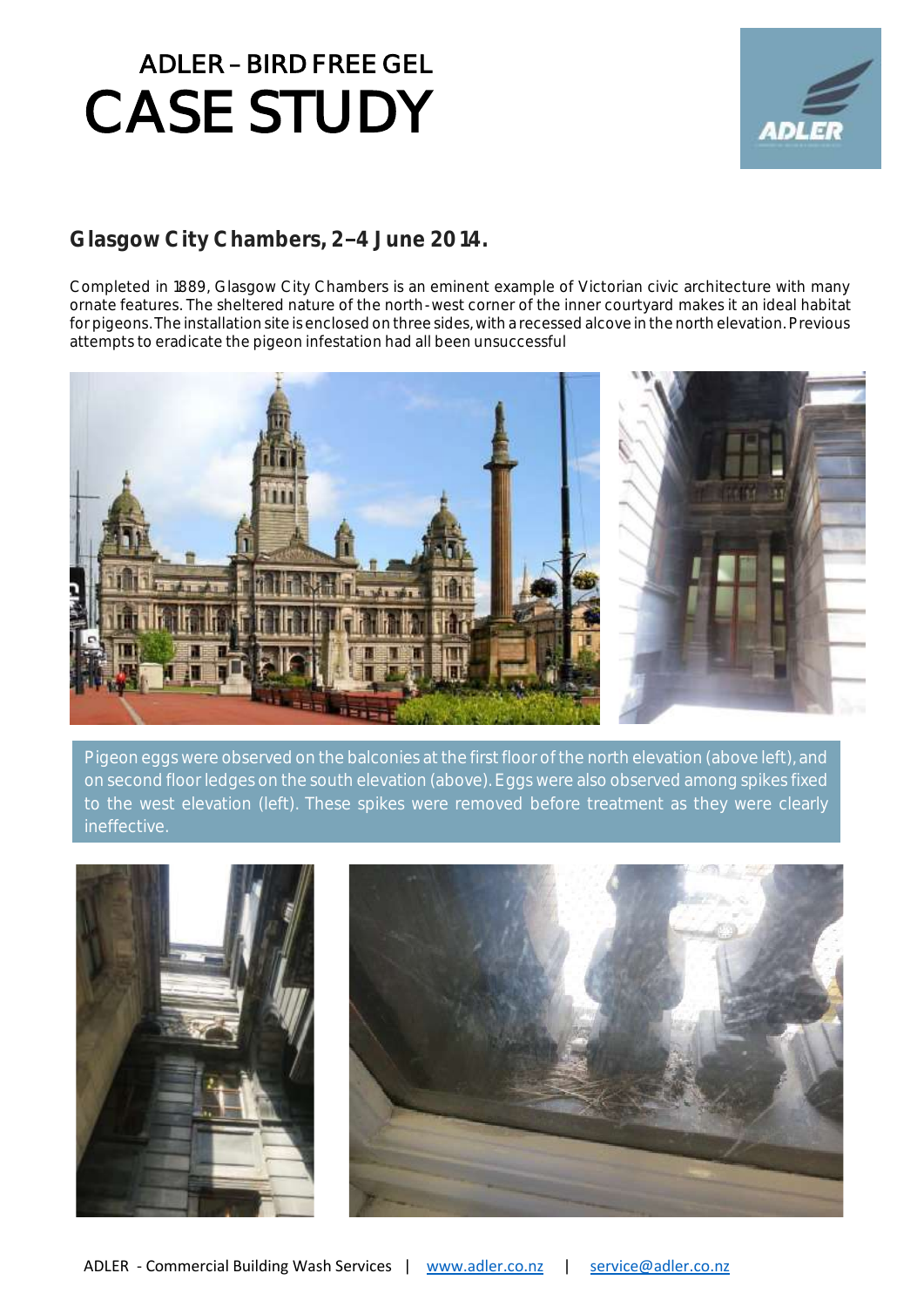











The parapets of the balconies and higher ledges were being used as day roosts by the nesting pairs.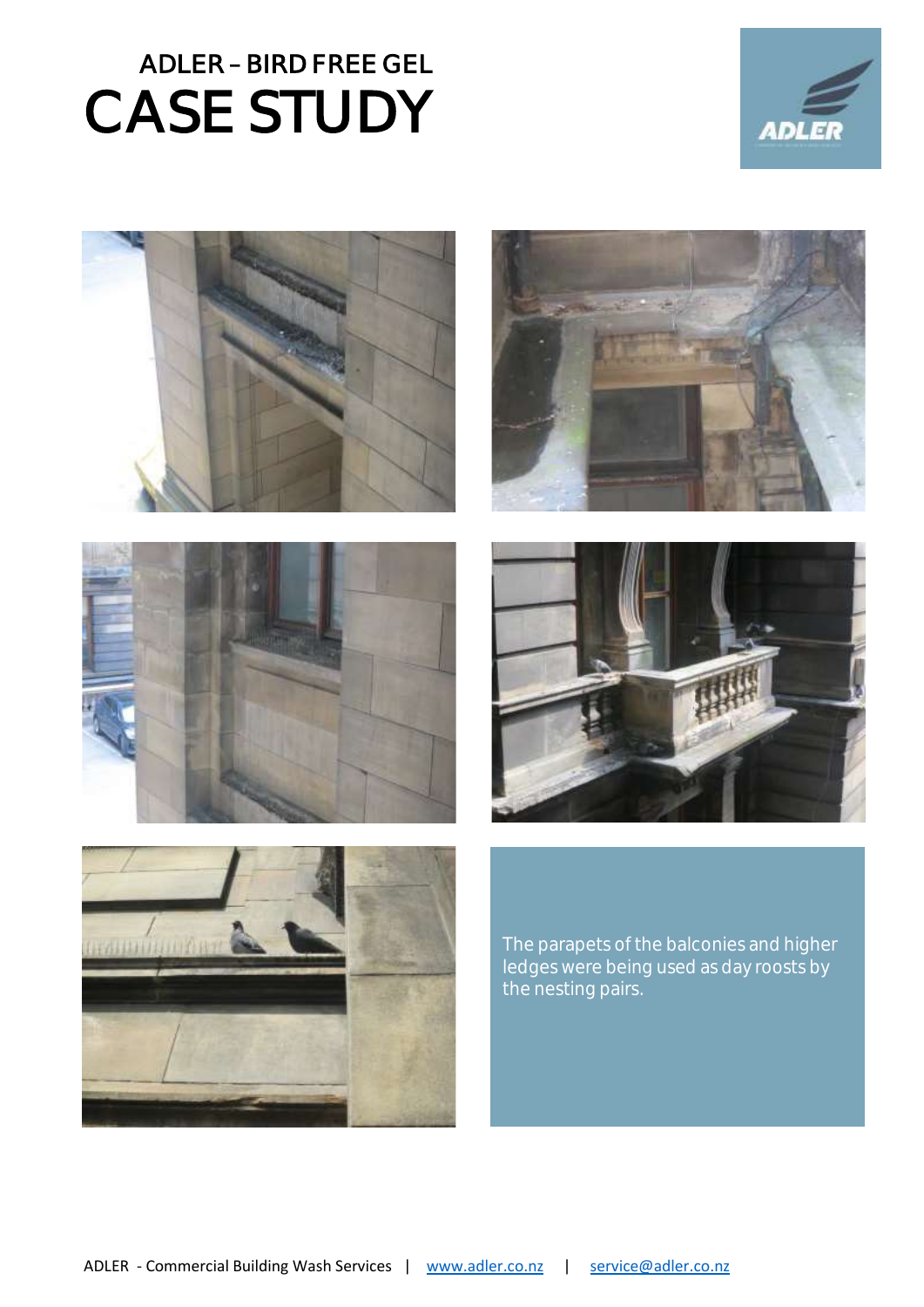



Scaffolding having been erected, all the ledges at the top level of the scaffolding (level 5) were treated with Bird Free. Roosting spots on the ornate stonework were also treated, as were the ledges above the stonework (above right). The wide ledge level with the scaffolding to the south was treated with three rows of dishes, as eggs had been observed there.







At level 3, the balustrade and floor of the balcony inside the recess to the north were treated with Bird Free. (The floors of the balconies were nesting sites, so the dishes were fixed at 250mm centre to centre.)

At level 4, all ledges were treated. All spikes on the south ledges were removed and treated.